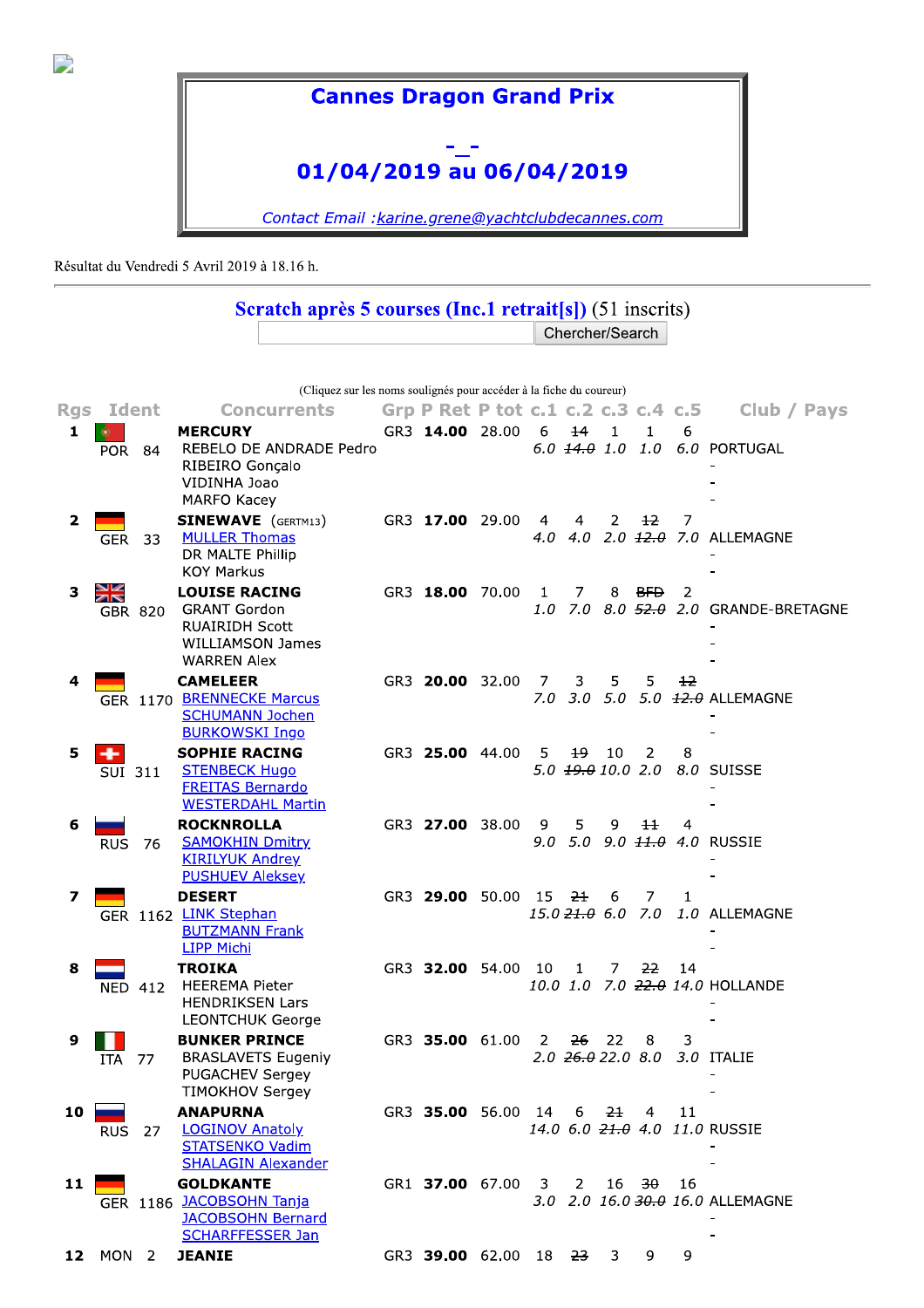**RATHSACK Jens PEREIRA Diego MELO Federico** H L **OUTLAW** 13 **BASEDEN Stephane FRA 420 AUCOUR Patrick** PONCE Jean-Sebastien  $14$   $\blacksquare$ **BANDE A PART TRENTESAUX Gery FRA 428 BREZELLEC Eric PONTHIEU Christian OUEVEAU Jean** 15  $\bullet$ **YRED GILMOUR Peter JPN** 56 **YAJI Yasuhiro GILMOUR Sam MEERBLICK** 16 GER 1205 POHLMANN Otto KUSZNIEREWICZ Mateusz **COMPANY Juan** 17 **JOHANNA** KIS-SZÖLGYEMI Ferenc **HUN** 57 **VEZER Karoly KISS Tamas ROCCO S** 18 GER 1203 DOHSE Maximillian **NIELSEN Rasmus Prince DEHLER Thomas HIBLER Philip KHALEESI** 19 **FRIESEN Nicola** GER 1207 **HOESCH Vincent KLEEN Frithjof** 20 **HIGHTIMES** --LÖHR Karl-Gustaf SWE 389 **BENDIX Jesper HANSEN Mads ZENTTH** 21 سي **GOIKHBERG Igor RUS** 98 **BEREZKIN Dmitry SADCHYKOV Roman ULYSSE** 22  $\blacksquare$ **BREGER Jean FRA 391 GOUT Christian AUNETTE Gaetan** 23 **DOTTORE AMORE EHRLICHER Ingo GER** 77 **WIESER AURACHER TO BE CONTINUED**  $24$ **SENATOROV Vasily**  $RUS$ 34 **IVASHINTSOK Igor VARNACHKIN Slava** 1QUICK1 25 . **WASCHKUHN Wolf SUI 318 TAVINOR Tim CATMUR Philip** 26 ÷ **LISA**  $FIN$ 83 **LINDGREN Jouko LINDFORS Calle ANDERSSON Henrik**  $\blacksquare$ 5112  $27$ **PALSSON Martin SWE** 375 **MATTSSON Klaes STENFELDT HANSSEN Lars** 28 **REVOLTE LATHIOOR Alain FRA 421** 

18.0 23.0 3.0 9.0 9.0 MONACO GR3 53.00 82.00 8 29  $17$ 13 15 17.0 8.0 29.0 13.0 15.0 C V ARCACHON **CANNES JEUNESSE** GR3 55.00 81.00 12 15 14  $14$  $-26$ 12.0 15.0 14.0 14.0 26.0 S N TRINITE S/MER C V ECOLE NAVALE **Y C GRANVILLE** APCC VOILE SPORTIVE GR3 56.00 108.00 UFD 11 18  $17$ 10 52.0 11.0 18.0 17.0 10.0 JAPON GR3 58.00 92.00 19  $\mathbf{9}$ 34 6 24 19.0 9.0 34.0 6.0 24.0 ALLEMAGNE GR3 62.00 89.00 27 18  $\overline{a}$ 18 22 27.0 18.0 4.0 18.0 22.0 HONGRIE GR1 72.00 104.00 26 32 25  $\overline{3}$ 18 26.0 32.0 25.0 3.0 18.0 ALLEMAGNE GR3 72.00 107.00 35 16 20  $\overline{5}$  $-31$ 35.0 16.0 20.0 31.0 5.0 ALLEMAGNE GR1 76.00 108.00 16 20 15 -32 25 16.0 20.0 15.0 32.0 25.0 SUEDE GR3 78.00 115.00 21 17  $37$  $19$  $21$ 21.0 17.0 19.0 37.0 21.0 RUSSIE  $27$  <del>DNF</del> GR3 80.00 132.00 11 10  $-32$ 11.0 10.0 32.0 27.0 52.0 S N GRAU DU ROI **S N O NANTES** C N PENESTIN GR3 82.00 134.00 24 28  $19$   $\overline{ }$   $\overline{ }$   $\overline{ }$   $\overline{ }$   $\overline{ }$   $\overline{ }$   $\overline{ }$   $\overline{ }$   $\overline{ }$   $\overline{ }$   $\overline{ }$   $\overline{ }$   $\overline{ }$   $\overline{ }$   $\overline{ }$   $\overline{ }$   $\overline{ }$   $\overline{ }$   $\overline{ }$   $\overline{ }$   $\overline{ }$   $\overline{ }$   $\overline{ }$   $\overline{ }$   $\overline{ }$   $\overline{ }$   $\overline{ }$   $-11$ 24.0 28.0 11.0 19.0 52.0 ALLEMAGNE GR3 85.00 137.00  $8$ 13 35 <del>DNF</del> 29 8.0 13.0 35.0 52.0 29.0 RUSSIE GR3 90.00 124.00 23 24 26  $\overline{34}$  $17$ 23.0 24.0 26.0 34.0 17.0 SUISSE GR3 91.00 133.00 42 31  $12$ 25 23 42.0 31.0 12.0 25.0 23.0 FINLANDE GR1 91.00 143.00 28 28  $23$   $\overline{DNF}$ 12 28.0 12.0 28.0 23.0 52.0 SUEDE

GR3 92.00 127.00 25 - 35 24 15 28 25.0 35.0 24.0 15.0 28.0 DEAUVILLE YC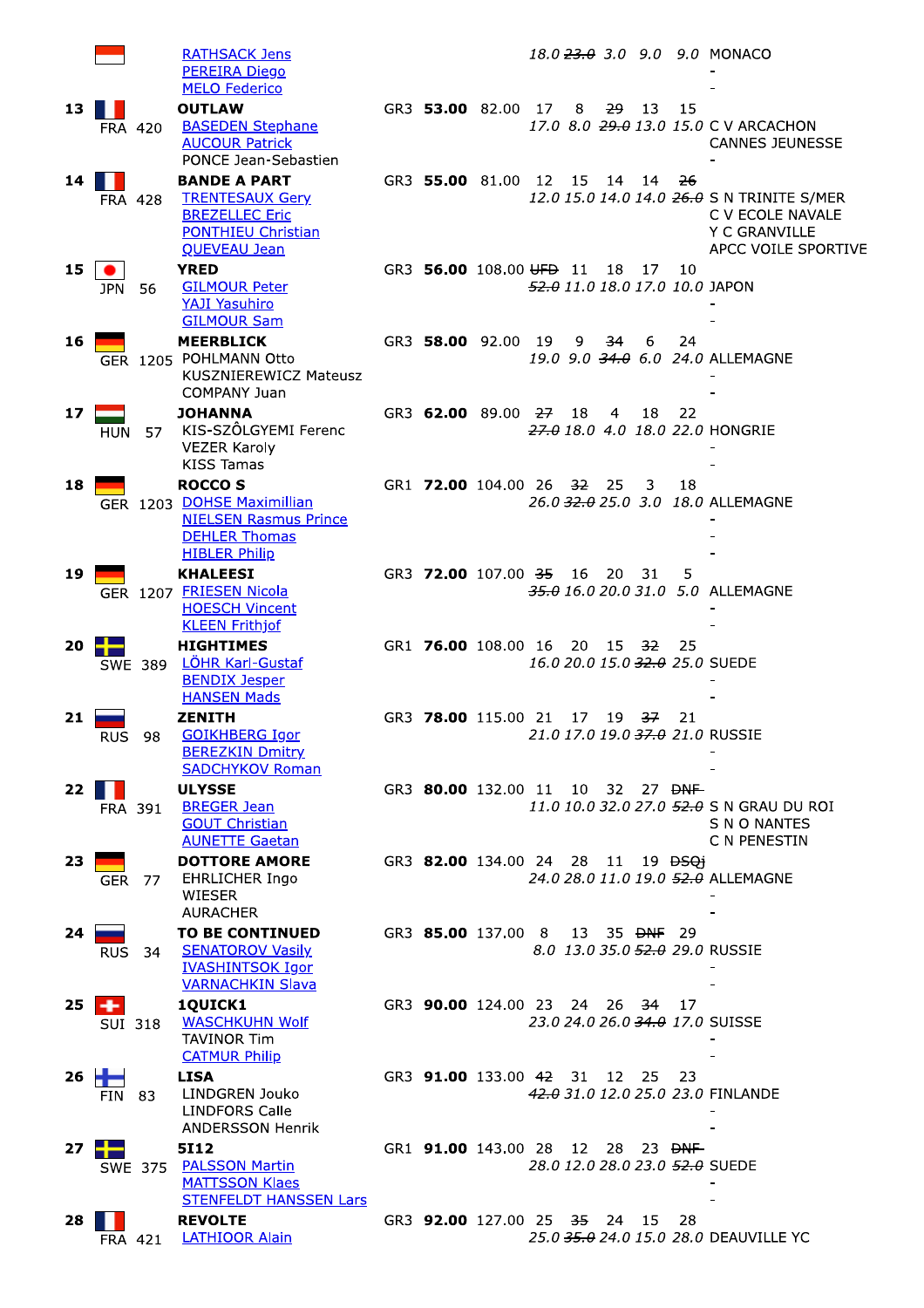